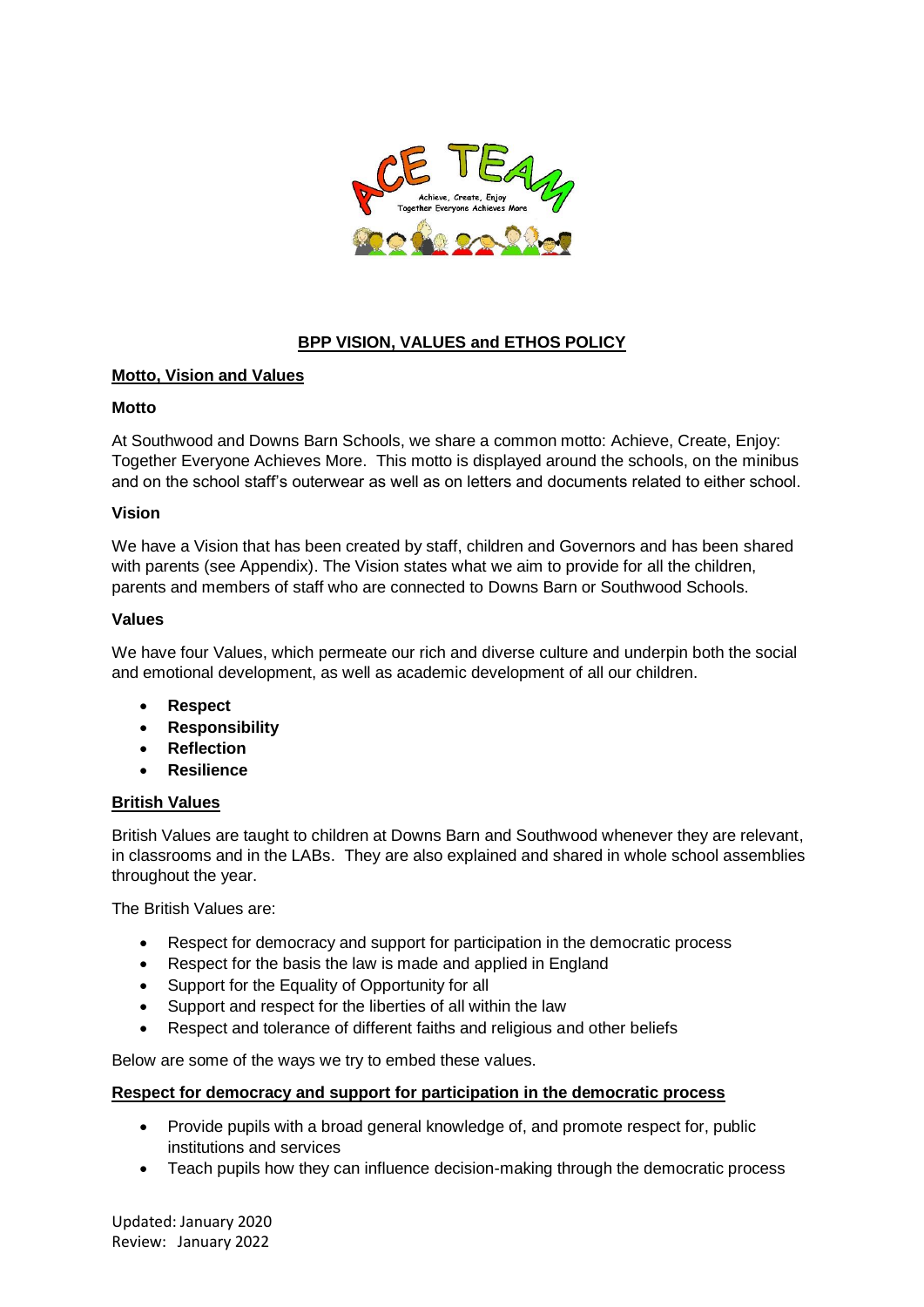- Include in the curriculum information on the advantages and disadvantages of democracy and how it works in Britain
- Encourage pupils to become involved in decision-making processes and ensure they are listened to in school (e.g. School Councillor elections)
- Organise visits to the local council and Parliament
- Hold 'mock elections' so pupils learn how to argue and defend points of view
- Help pupils to express their views
- Teach pupils how public services operate and how they are held to account
- Model how perceived injustice can be peacefully changed

## **Respect for the basis the law is made and applied in England**

- Ensure school rules and expectations are clear and fair
- Help pupils to distinguish right from wrong
- Help pupils to respect the law and the basis on which it is made
- Help pupils to understand that living under the rule of law protects individuals
- Include visits from the police in the curriculum
- Teach pupils aspects of both civil and criminal law and discuss how this might differ from some religious laws
- Develop restorative justice approaches to resolve conflicts

## **Support for Equality of Opportunity for all**

- Support pupils to develop their self-knowledge, self-esteem and self-confidence
- Encourage pupils to take responsibility for their behaviour, as well as knowing their rights
- Model freedom of speech through pupil participation, while ensuring protection of vulnerable pupils and promoting critical analysis of evidence
- Challenge stereotypes
- Implement a strong anti-bullying culture
- Follow the UNICEF rights respecting schools agenda

## **Respect and tolerance of different faiths and religious and other beliefs**

- Promote respect for individual differences
- Help pupils to acquire an understanding of, and respect for, their own and other cultures and ways of life
- Challenge prejudicial or discriminatory behaviour
- Organise visits to places of worship
- Develop links with faith communities
- Develop critical personal thinking skills
- Discuss differences between people, such as differences of faith, ethnicity, disability, gender or sexuality and differences of family situations, such as looked-after children or young carers

**At Downs Barn and Southwood, we are committed to the development of community cohesion and the prevention of extremism and radicalisation both within our school's physical boundaries and within our local, national and global environments. We are also committed to respond to community concerns or local disturbances in a positive way, which supports British democratic society.**